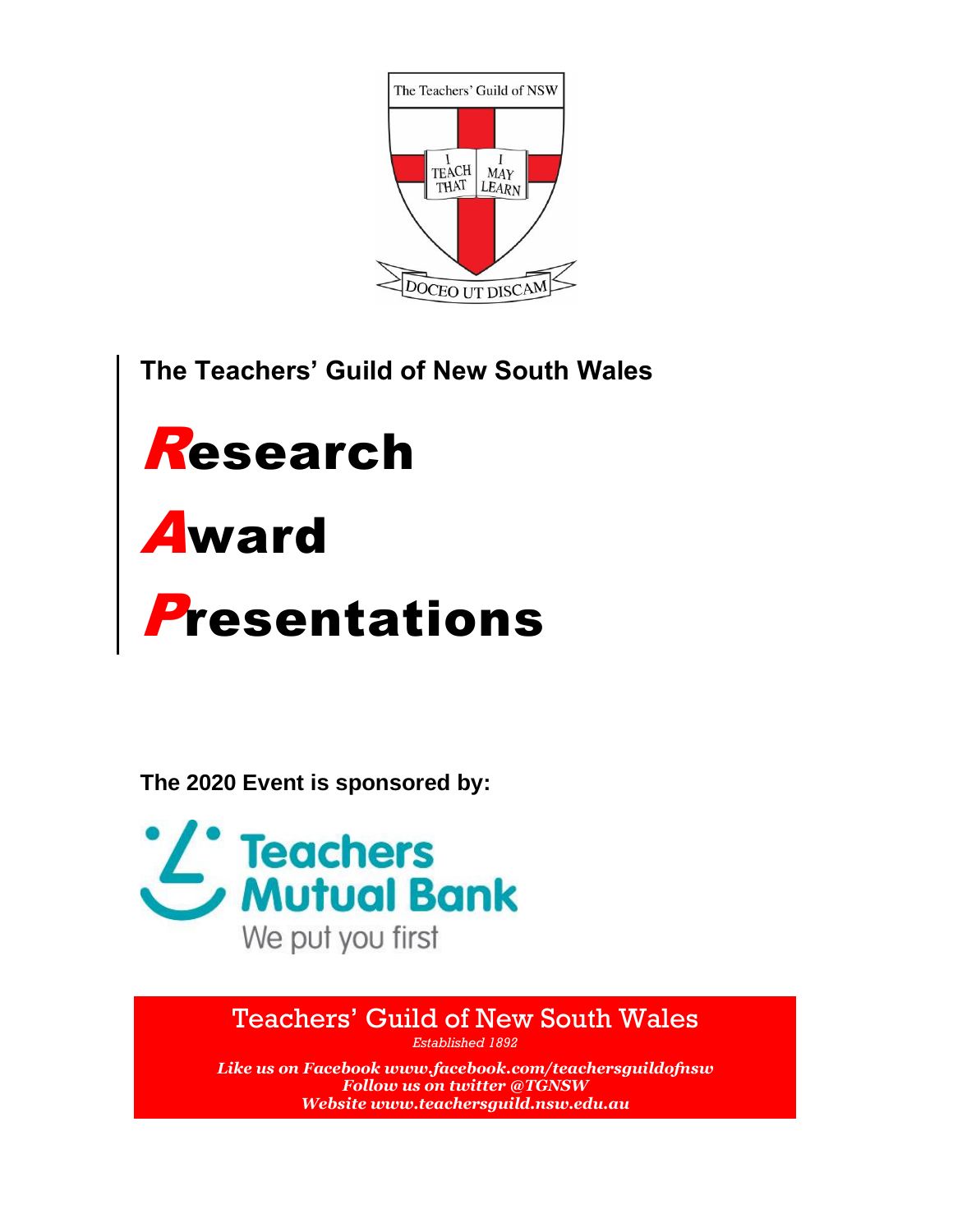## **Research Award Presentations**

The Teachers' Guild of New South Wales will hold its Research Award Presentations on **Friday 25 September 2020**, at the **Concord Golf Club, 190 Majors Bay Road Concord (Entry via Flavelle Street), commencing from 1:00pm.**

The Guild Research Presentations are an opportunity to give teachers and post graduate researchers to present their research work to a learned audience.

These awards have been created to encourage excellence in research work, and all nominees will be competing for the \$1000 Guild Research Award and the \$650 Teachers Mutual Bank Research Award which will be presented at the Teachers' Guild of NSW Annual Dinner and Awards Evening on Friday 23 October at the Concord Golf Club.

The presentations will be judged on the criteria (1) content and scientific quality, (2) clarity and (3) presentation skills.

### *See further details regarding the judges' criteria on Page-14*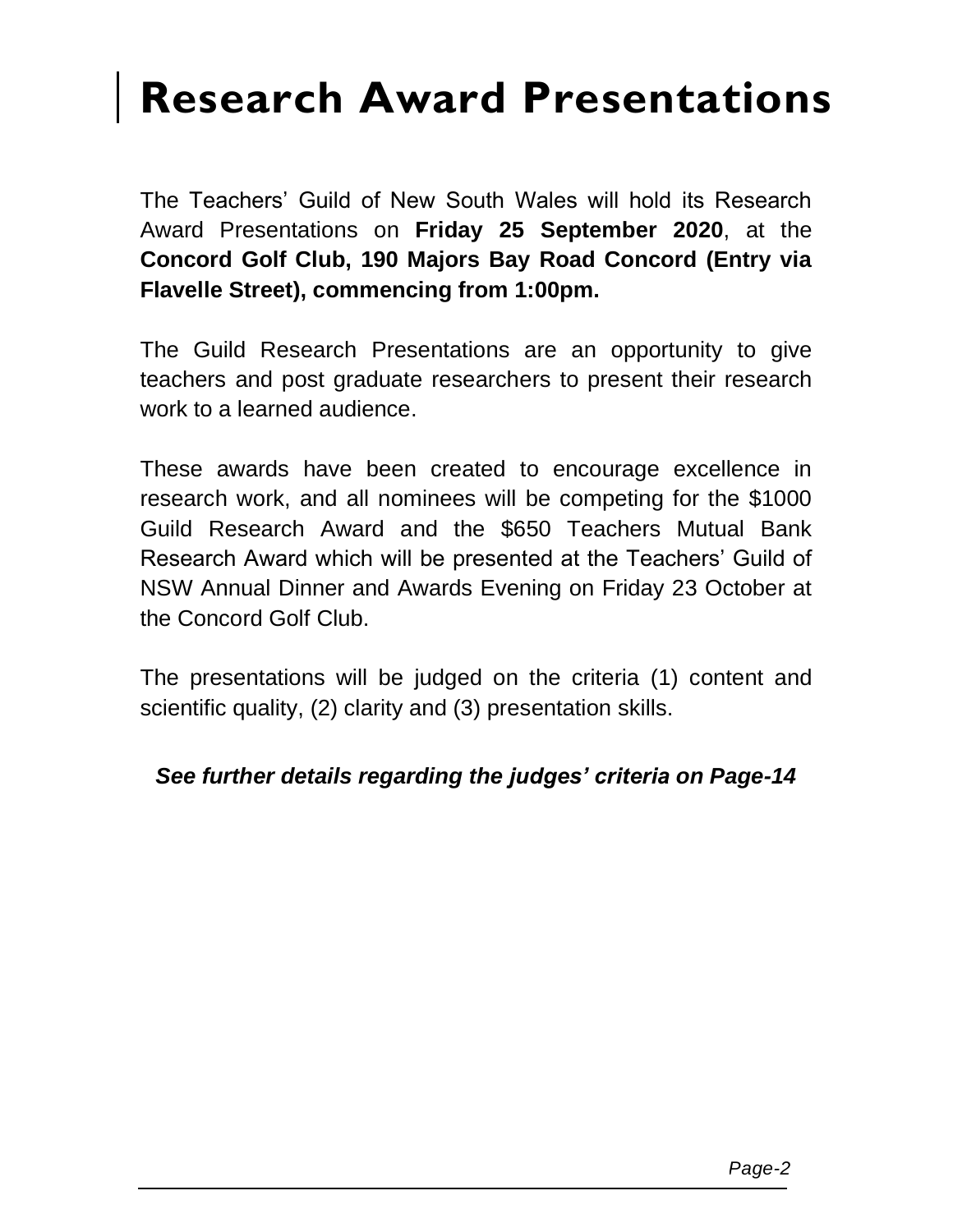# **2020 Reseach Award Schedule**

• *1.00pm* **Welcome by Dr Frederick Osman (Guild NSW President)**

|        | 1.10pm Teneille Biasetto                                                                                                                                                                                                                      |    |
|--------|-----------------------------------------------------------------------------------------------------------------------------------------------------------------------------------------------------------------------------------------------|----|
|        | Culturally Responsive Cognitive Load Theory: The Applicability of<br>8-ways Pedagogy for all Students                                                                                                                                         |    |
|        | 1.30pm Jodie Torrington                                                                                                                                                                                                                       | 5  |
|        | Teacher-Created Video Instruction in the Primary School<br>Classroom - How does using teacher created video instruction<br>impact on students and teachers?                                                                                   |    |
| 1.50pm | <b>Eleina Littlejohns</b>                                                                                                                                                                                                                     | 6  |
|        | Social Capital predicts Teacher Burnouteli                                                                                                                                                                                                    |    |
| 2.10pm | Minami Uchida                                                                                                                                                                                                                                 | 7  |
|        | Analysing the experiences of casual relief teachers in Australian<br>primary schools using practice architecture theory                                                                                                                       |    |
| 2.30pm | <b>Matthew Driscoll</b>                                                                                                                                                                                                                       | 8  |
|        | Help Them Help Themselves: Supporting Early Career Secondary<br><b>Education Teachers Using Coaching Theory and Improvement</b><br>Science                                                                                                    |    |
|        | 2.50pm Christopher Allum OAM                                                                                                                                                                                                                  | 9  |
|        | A study into how collaborative professional learning using a<br>targeted, instructional model of curriculum differentiation can<br>enhance the frequency in which teachers cater for gifted cluster<br>groups within mixed ability classrooms |    |
| 3.10pm | <b>Dragana Gnjatovic</b>                                                                                                                                                                                                                      | 10 |
|        | Creative Assessment of Children's Learning Processes Through<br><b>Collaborative Action Research</b>                                                                                                                                          |    |
|        | 3.30pm Melissa Carson                                                                                                                                                                                                                         | 11 |
|        | In what ways can family engagement and digital platforms support<br>literacy development in adolescent boys? A case study                                                                                                                     |    |
|        | 3.50pm Justin Brayley and Amy Kirk                                                                                                                                                                                                            | 12 |
|        | My Road Self-Differentiation Program for Year 5 and 6 Students                                                                                                                                                                                |    |
|        | 4.10pm Helen Kardiasmenos                                                                                                                                                                                                                     | 13 |
|        | Teaching girls to be leaders in technology                                                                                                                                                                                                    |    |
|        | <b>JUDGES' CRITERIA FOR GUILD RESEARCH PRESENTATIONS</b>                                                                                                                                                                                      | 14 |
|        | <b>PARKING AND VENUE INFORMATION</b>                                                                                                                                                                                                          | 15 |

*Page-3*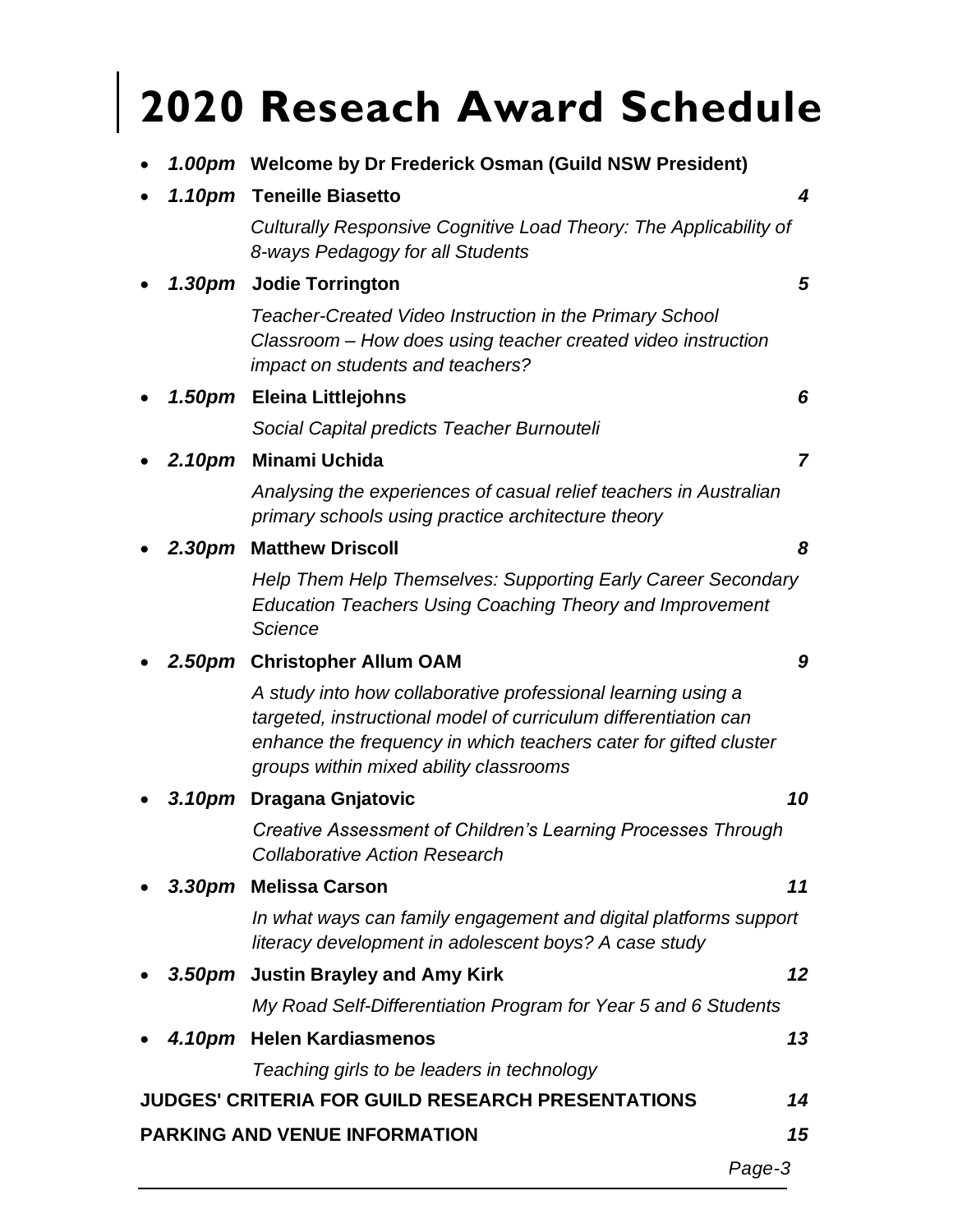## *Culturally Responsive Cognitive Load Theory: The Applicability of 8-ways Pedagogy for all Students*

#### **Teneille Biasetto University of Sydney**

#### **Abstract**

Despite extreme opposition, Aboriginal ways of knowing being and doing have managed to adapt and survive colonisation. This is a testament not only to the resilience of Indigenous Australians, but also the effectiveness behind how Aboriginal knowledges and practices have been shared and learned for thousands of generations. In contemporary Australian classrooms, a teacher-centered approach of initiation, response and feedback dominates (see, for example, Zander, 2011). My research argues that Aboriginal ways of learning are under-utilized within our classrooms and schools. Furthermore, my research argues that Aboriginal knowledges and practices have the potential to meaningfully teach all students.

This paper draws on the lived experience of an Aboriginal woman who teaches English as a Second Language in a high school context. I have observed that Aboriginal ways of learning can benefit a wide range of students from diverse cultural backgrounds. I therefore agree with Battiste (2002) when she suggests that, 'focusing on the similarities between the two systems of knowledge rather than on their differences may be a more useful place to start when considering how best to introduce educational reform' (p. 11). With this in mind, my research investigated how the 'Eight-Ways' framework, developed by Indigenous scholar Tyson Yunkaporta (2009), incorporates pedagogies that are mindful of Cognitive Load Theory. Cognitive Load Theory (CLT) suggests that there are two key components of our memory that are at work during learning. These two components are the working memory and the long-term memory. Firstly, the working memory refers to the component which is responsible for the 'conscious' processing of new information and the construction of new knowledge. The working memory is limited in its capacity to hold new information. As such, current research on the working memory suggests that it can hold only five to nine 'chunks' or pieces of new information (Sweller & Kalyuga, 2011). Interweaving Eight-Ways with CLT, I focused on Story Sharing and Deconstruct and Reconstruct as effective teaching strategies.

It was found that bringing together Indigenous and non-Indigenous pedagogies is a Culturally Responsive way to create a cultural interface, a space where Western and Indigenous knowledge can meet in a 'non-oppositional way, neutralising the factor of their supposed incompatibility'. My research seeks to encourage educators to see the potential in and applicability of using Indigenous pedagogies to benefit the learning for all students. It is argued that viewing Indigenous pedagogies in such a way adds esteem, value and respect to Indigenous communities and knowledge and enacts a commitment to social justice for all students.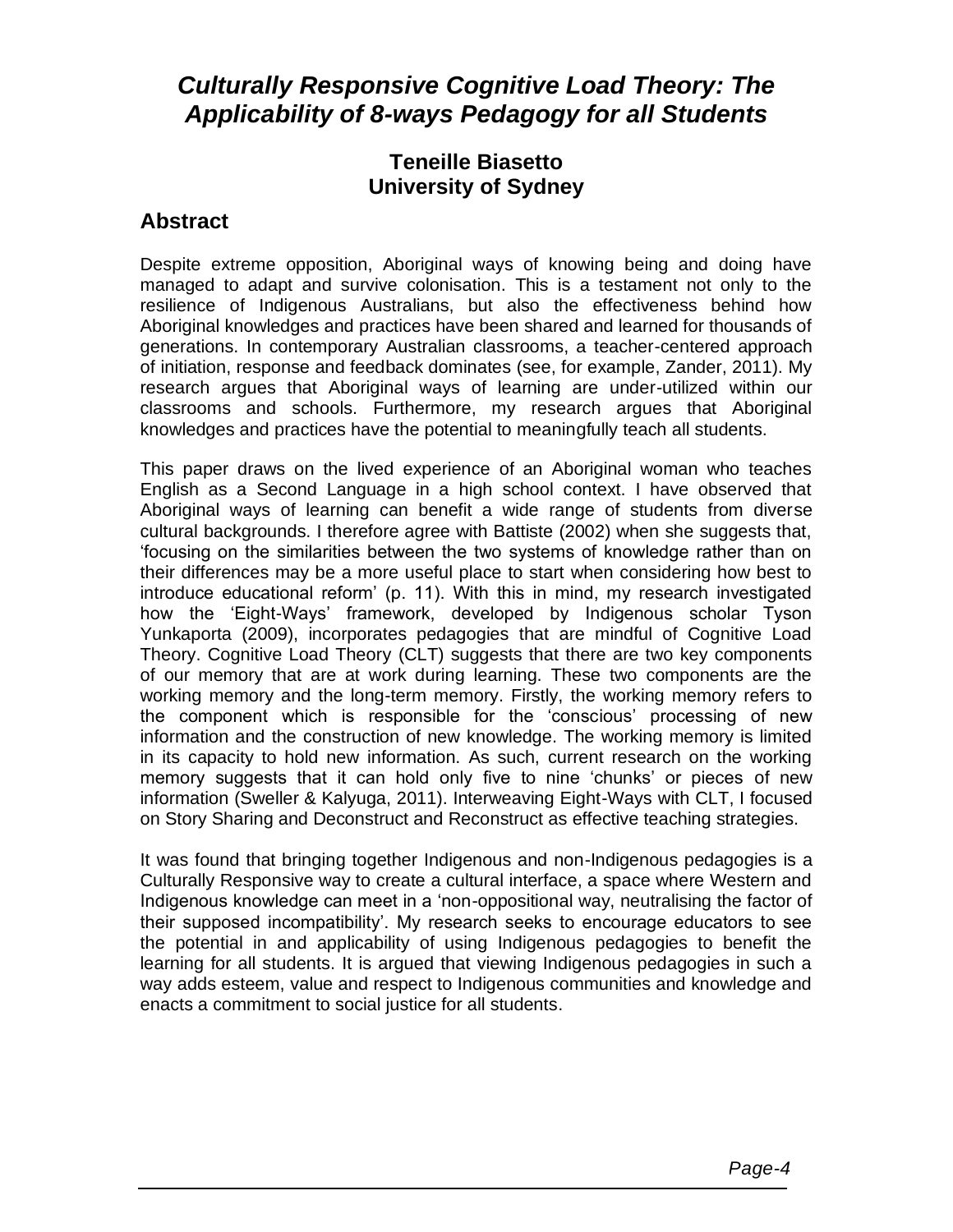## *Teacher-Created Video Instruction in the Primary School Classroom – How does using teacher-created video instruction impact on students and teachers?*

#### **Jodie Torrington Macquarie University**

#### **Abstract**

Technology is ubiquitous in schools and teachers are expected to be confident with its purpose and application in the classroom. This has been highlighted recently, with the expectations to rapidly shift to and deliver remote learning during the COVID-19 pandemic. The challenge for teachers remains: how to effectively utilise the ICT available to them in order to support the range of learning and behaviour needs of a mainstream classroom, while also delivering quality instruction. Video is not a new pedagogical method in education, however the ability for the class teacher to design and create their own differentiated video instruction for their students, accessed by the student using their device, is an area that has been overlooked in primary school educational research. Teacher-created video is a simple method of delivering instruction to individuals or groups within a classroom.

The purpose of this study was to investigate the effect that teacher-created computerbased video instruction (CBVI) using iPads had on students' academic, behavioural and affective learning in primary school classrooms. Despite the proliferation of multimedia devices into primary school classrooms, there is limited evidence examining teachercreated video instruction in this context, particularly regarding its effect on academic growth and holistic engagement. The video instruction created for this study applied both Cognitive Load Theory (Kirschner, Sweller, & Clark, 2006; R. E. Mayer, 2004) and multimedia design principles (Fiorella & Mayer, 2018; R. Mayer, 2014; R. E. Mayer, 2008). This aimed to optimise student cognitive engagement with the video instruction and provided a solid theoretical and evidence-based justification for CBVI to be used as a pedagogical method in the primary school classroom.

The study used a repeated-measures design with counterbalancing to measure the effects of using CBVI during mathematics lessons on student mathematical achievement scores, time-on task and attitudes towards learning in mathematics. Three Year 3 classes ( $n = 49$ ) completed three mathematics lessons, each one using a different mode of instruction: CBVI created by the regular class teacher, CBVI created by a stranger, and a traditional live lesson delivered by the regular class teacher. Results were statistically analysed using a Linear Mixed Model. No significant growth in learning was detected during the video modes of instruction, however a significant growth result was achieved for the traditional live teaching mode (p=0.000), which was unexpected. Behavioural engagement was considerably higher during the CBVI lessons than traditional live lessons and students preferred their teacher's voice on the video. The three teachers were also interviewed to examine how CBVI in mathematics changed the dynamics in the classroom and affected their teaching. Two main themes emerged from these teacher perceptions: 1) The impact of CBVI for students; and 2) the impact on teacher wellbeing. This research provides evidence to contribute to educational technology research, specifically, that there are benefits for students and teachers when using teacher-created CBVI. Further research is needed to better understand the factors that influence cognitive development of students using CBVI and to also explore the effect of utilising this pedagogical method on teacher wellbeing.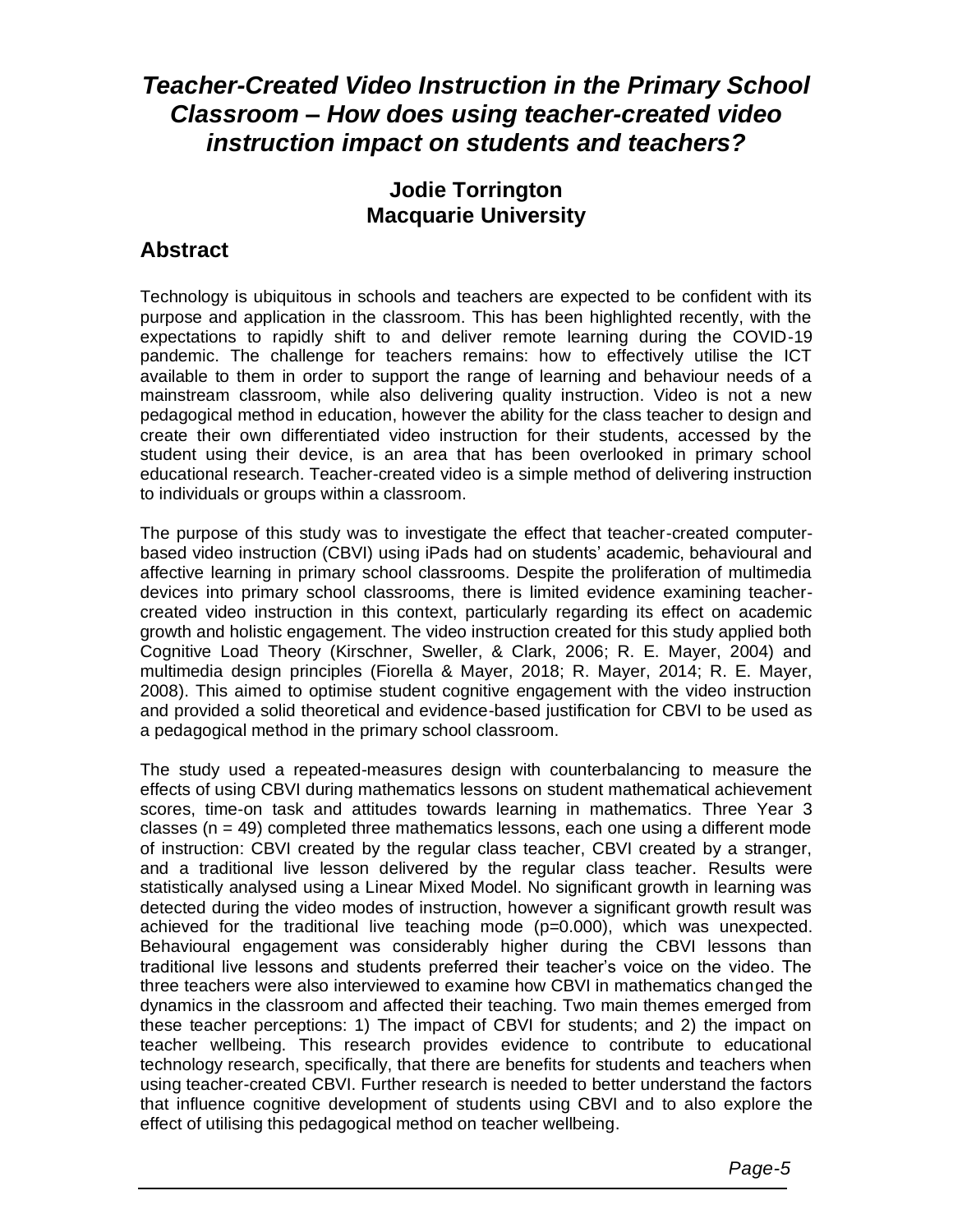## *Social Capital predicts Teacher Burnouteli*

#### **Eleina Litlejohns Charles Sturt University**

#### **Abstract**

Teachers are at high risk for burnout. Half of teachers have experienced burnout, and 41% leave the profession within five years. Burnout has a reciprocal relationship with mental health, is predictive of negative stress-related health outcomes, and results in poorer educational outcomes for students. Further associations have been indicated between burnout and decreased job satisfaction, presenteeism (i.e., where teachers are present but not engaging productively), withdrawal, and colleague conflict. Further, it can even become a contagion through informal job interactions and elevations in student cortisol, thereby affecting teaching and learning quality, and transmitting these issues the wider community.

Research on predicting teacher burnout has generally focused on the work environment, however this presents cyclical reasoning as burnout is presented as both the cause and result of negative interactions within the workplace. Instead, demographic variability in teacher burnout may indicate differing sociocultural circumstances, or social capital specifically, and are worthy of investigation. Social capital is an asset based on norms of goodwill and reciprocity, and has value in its use through the resources and opportunities made available through our networks and the wider community. It may therefore prevent the occurrence of burnout by allowing greater access to resources, opportunities, and understanding from the wider community.

The present study was conducted and completed in 2019 through Charles Sturt University with approval from the university ethics board. The study investigated relationships between teachers' social capital, demographic variables, overall burnout, and its three components; personal, work-related, and student- related burnout. Australian school teachers ( $N = 199$ ) were recruited to an online survey through snowball sampling on social media. Exploratory factor analysis supported two distinct components of social capital: networks and civism. Networks measured the number, strength, range and diversity of our social connections, whilst civism measured the match or mismatch with the wider community. Social capital, subsuming networks and civism, significantly and incrementally predicted burnout and each of its three components after controlling for demographic variables. Perhaps most notably, civism improved the prediction of teacher burnout over and above the addition of networks and demographic variables. This suggests that burnout is not as dependent on work-related factors or network ties as previously thought.

These findings present insight into predicting and preventing teacher burnout, extending beyond previous research which places the onus of blame on just the workplace or the individual, to consider the social context within which teachers are living and working. Such findings may guide further research and inform prevention of burnout among teachers, encourage networking, interaction with and understanding from the wider community, positively impact teaching and learning outcomes, and prevent spread to the wider community.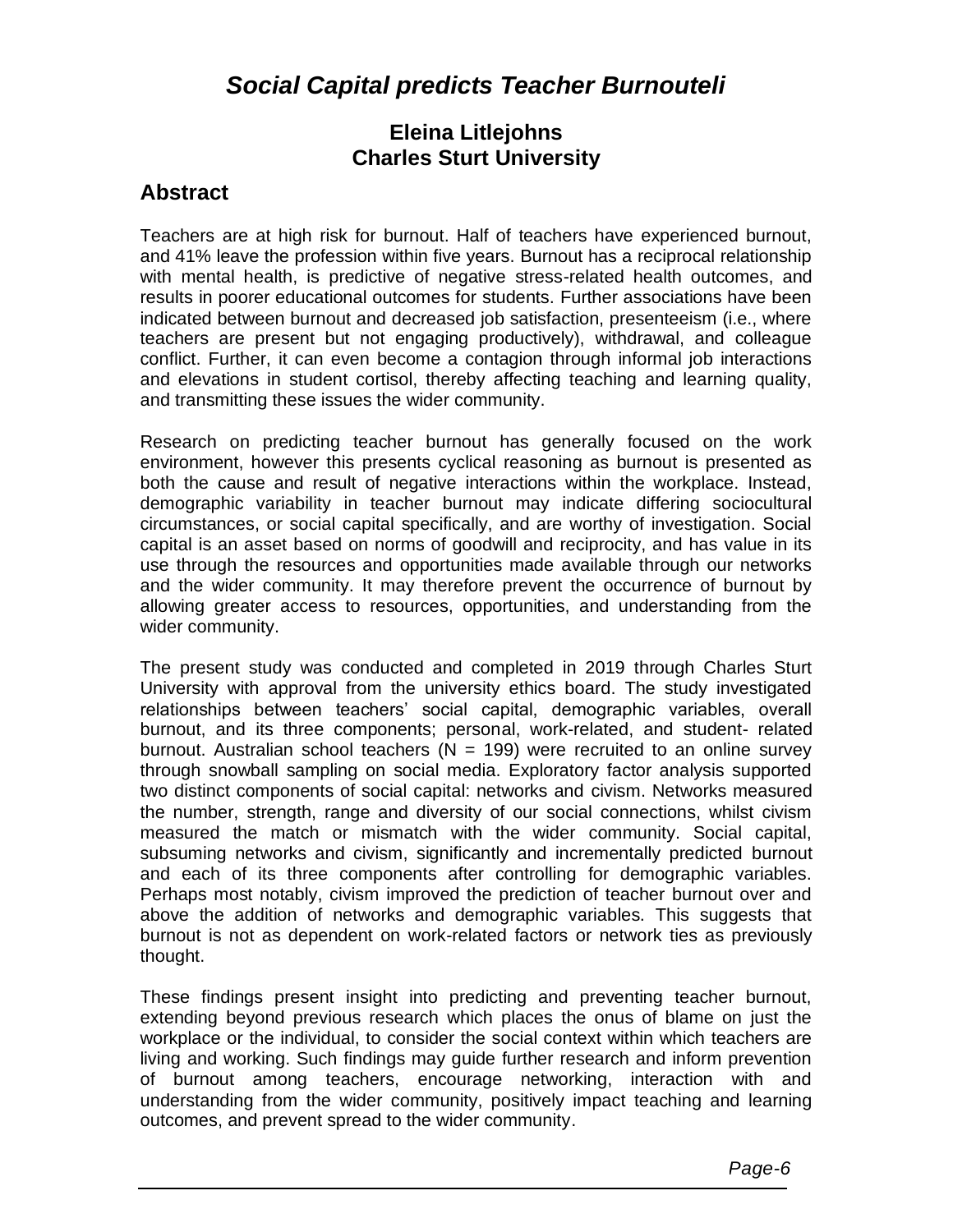## *Analysing the experiences of casual relief teachers in Australian primary schools using practice architecture theory*

#### **Minami Uchida Macquarie University**

#### **Abstract**

This study examines the professional experiences of casual relief teachers (CRTs) and some of the challenges they face through the lens of practice architecture theory. Practice architecture theory considers human activity through the multilayered lens of sayings (the medium of language), doings (the 'set-ups' of the physical environment), and relatings (social structures and relationships).

A survey was used to collect responses from 104 CRTs who are teaching or have previously taught in Australian primary schools on a casual basis. The responses were examined using thematic content analysis to gain insights into their experiences of professional practice. Results indicate that many participants saw casual teaching as a negative and alienating experience due to lack of access to school information, disrespect from staff and students, and the inconsistent nature of their work. The need for greater access to information about professional learning was also highlighted. However, others enjoyed the flexibility and sense of belonging they experienced as CRTs. This study offers a new theoretical lens in which to analyse experiences of CRTs in classrooms.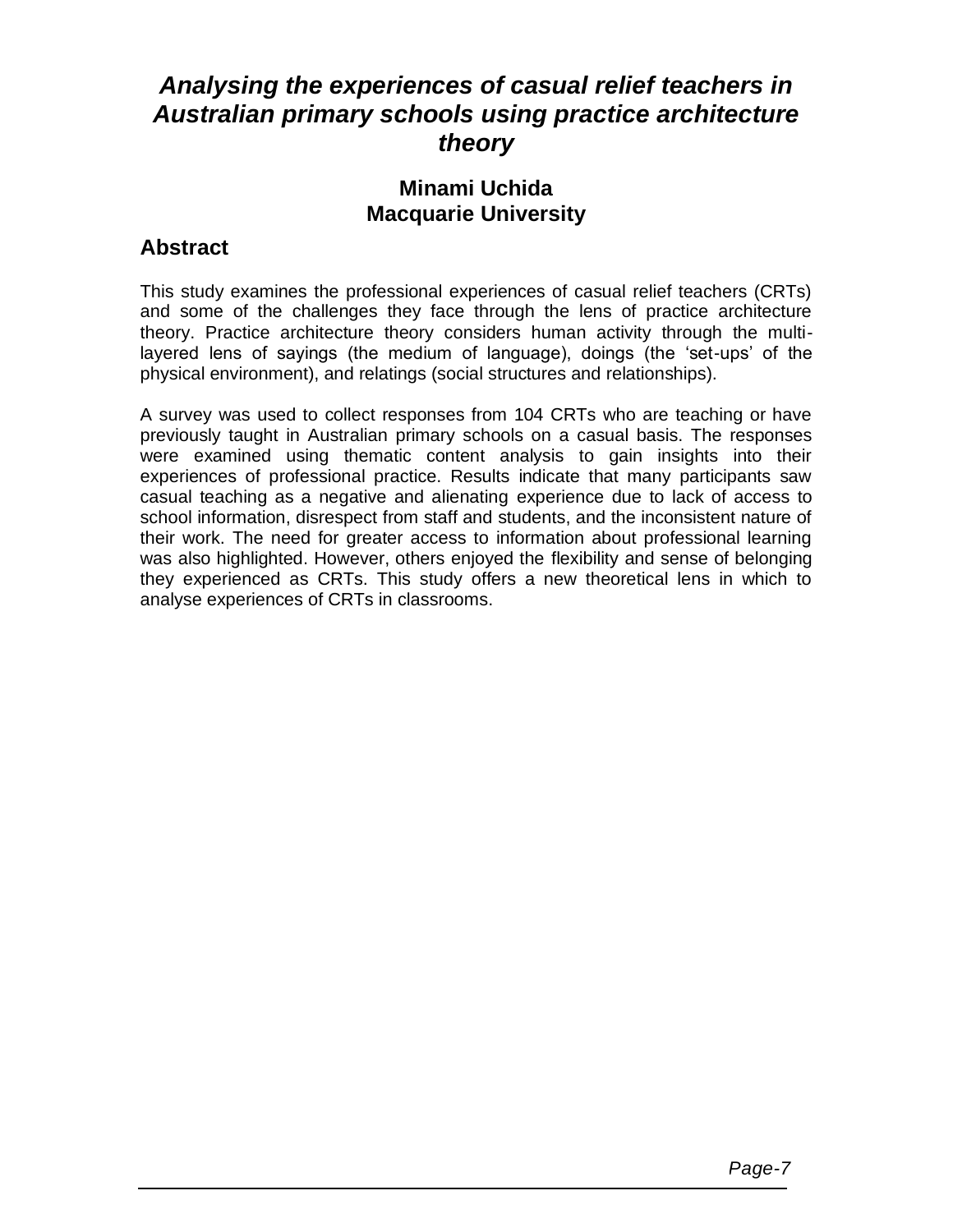## *Help Them Help Themselves: Supporting Early Career Secondary Education Teachers Using Coaching Theory and Improvement Science*

#### **Matthew Driscoll Trinity Grammar School**

#### **Abstract**

Early career secondary education teachers begin their careers facing the reality that it is impossible for them to have learned everything they need to know to thrive without support (Israel et al., 2012). They face a multitude of challenges, including experiencing high levels of stress; possessing a limited repertoire of strategies, routines, and practices; and often lacking the contextual and conceptual knowledge needed to teach effectively (Hargreaves & Fullan; Wang & Odell, as cited in Anderson & Gristy, 2012, p. 109). These challenges tend to discourage new teachers from attempting or implementing innovative practices and can lead them to focus more on management rather than effectively teaching and supporting student learning (Achinstein & Barrett, as cited in Anderson & Gristy, 2012, p. 110). The Australian Institute for Teaching and School Leadership (2017) has identified that coaching programs are "an important professional learning strategy that supports professional growth" by addressing "a range of characteristics and developmental needs that contribute to the effectiveness of a teacher."

In light of this, there exists a deep need and important opportunity among education graduates to develop positive and progress-motivated relationships with colleagues in their educational settings that leave such graduates feeling supported and empowered in their profession. A robust coaching program informed by coaching theory and improvement science has the potential to provide a socially acceptable, selfempowering, and improvement-oriented way of meeting this relational need and in turn empower new graduate educators (Campbell, n.d.). If coaching is about bringing out the best in people, the development of such a program can help both coach and coachee recognise the importance of cooperative reflection upon teaching and learning in order to bring the best out of oneself (AITSL, n.d.).

According to the Carnegie Foundation for the Advancement of Teaching, improvement science is a user- centered and problem-centered approach to improving teaching and learning by deploying rapid tests of change to guide the development, revision and continued fine-tuning of new tools, processes, work roles and relationship: specifically, in this case, a coaching program (Carnegie Foundation for the Advancement of Teaching, 2020). It is explicitly designed to accelerate learning-by-doing in communities of educational practice. The use of improvement science in the coaching program aims is to develop a focused learning journey for both coach and coachee with the overall goal of developing the "necessary know-how for a reform idea ultimately to spread faster and more effectively" within the context of the School.

The presentation will be an overview of the development and findings of a research project that aimed to develop and evaluate/report on the initial trial of a small-scale case study of a coaching program developed for early career secondary education teachers at an independent, high fee-paying, non- selective secondary school in Sydney, Australia that empowers staff professional development through the tenets of improvement science.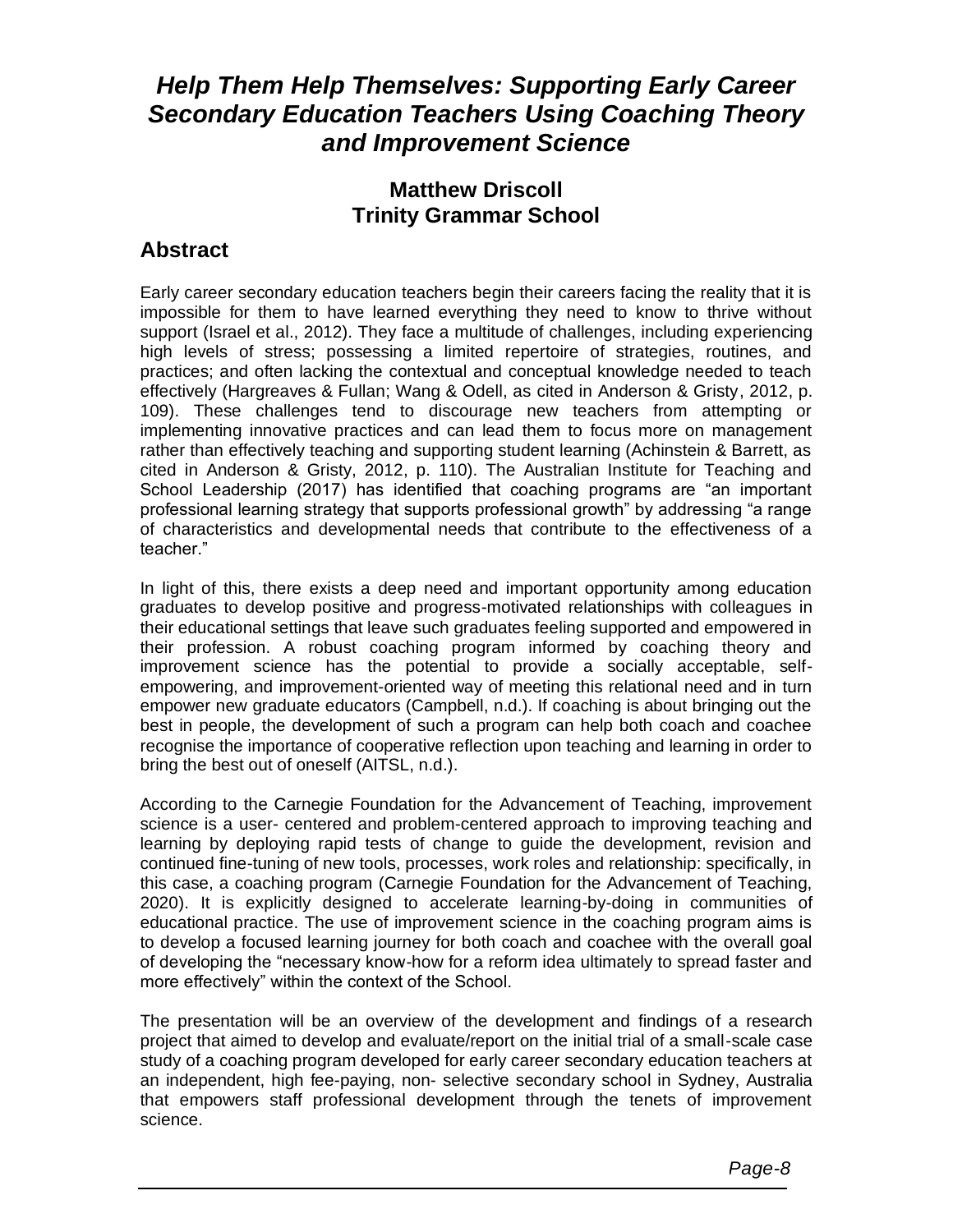## *A Study into how collaborative professional learning using a targeted, instructional model of curriculum differentiation can enhance the frequency in which teachers cater for gifted cluster groups within mixed ability classrooms*

#### **Christopher Allum OAM University of New South Wales**

#### **Abstract**

Recent literature into teacher pre-service training demonstrates that the vast majority of primary teaching graduates have little or, in some cases, no exposure to undergraduate studies in gifted education (Fraser-Seeto, 2013; Watters, Hudson & Hudson, 2013). This has resulted in a scatter-gun approach to gifted programming with many schools utilising a once-per-week provision as their chosen method.

Numerous studies and recent updates to the Department of Education's High Potential and Gifted Education Policy (2019) point towards a distinct need for schools to enhance teacher readiness to support gifted students in primary classrooms. Such students are entitled to a rigorous and regularly differentiated curriculum with equitable access to teachers who have received adequate professional learning in gifted education.

My action research study aimed to explore whether an intervention would be successful in increasing the frequency of learning adjustments provided to gifted cluster groups. Six teacher participants (four early career and two experienced teachers) were involved in collaborative professional learning centred on four areas of curriculum differentiation – content, process, product and learning environment; a model first designed by Maker (1982).

Through a mixed methods approach, both qualitative and quantitative data was obtained. This revealed that the curriculum differentiation framework provided a practical and flexible tool that teachers could use when making program adjustments and adapt to all key learning areas.

Despite its small sample size, the results point towards collaborative professional learning using a targeted instructional model as a means to increase teacher use of appropriate learning adjustments for gifted students in mixed ability classrooms.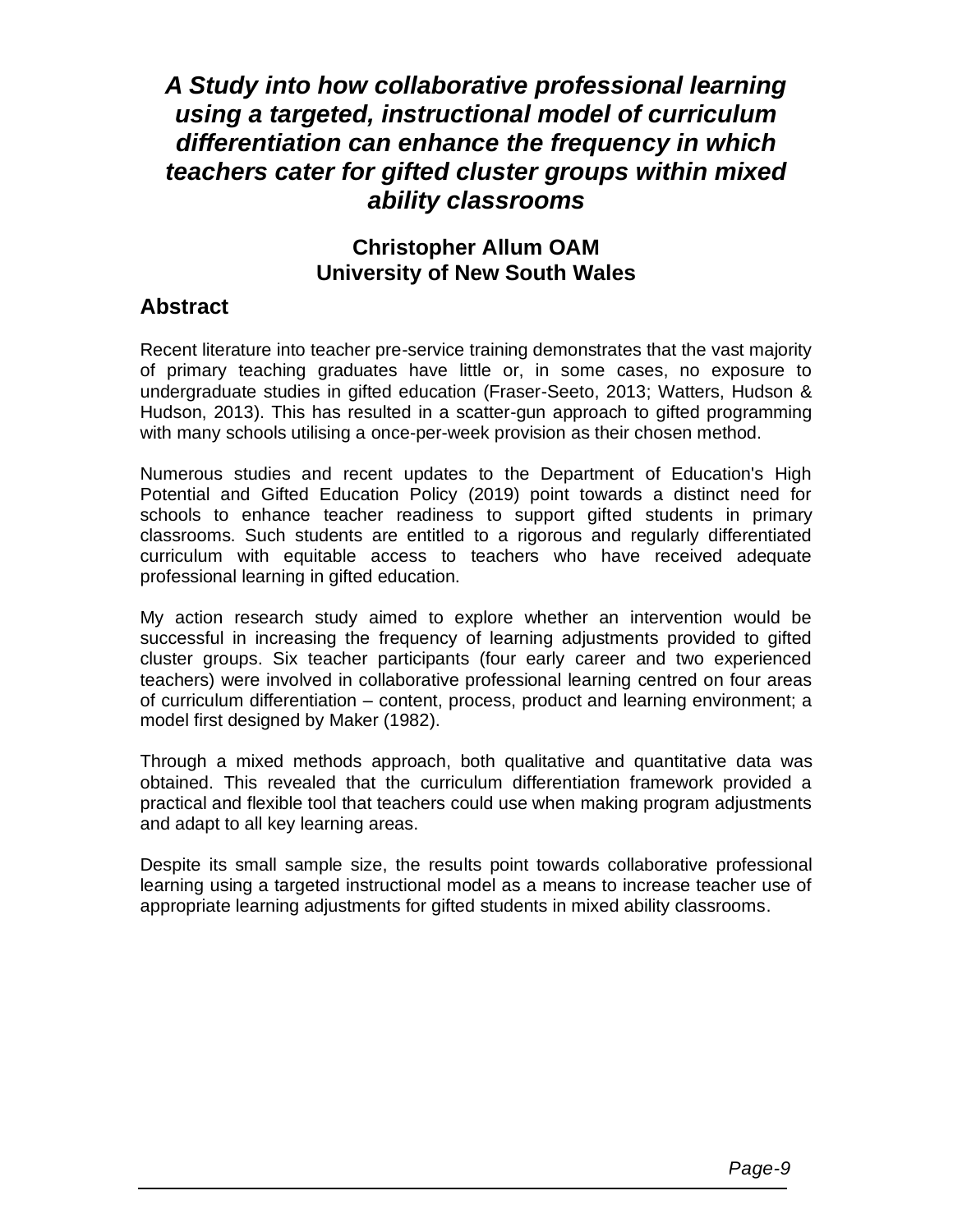## *Creative Assessment of Children's Learning Processes Through Collaborative Action Research*

#### **Dragana Gnjatovic University of Sydney**

#### **Abstract**

This research abstract is more of a teaser for all the education professionals who tend to think of their practice in a reflective manner. The research aims to explore how creative practices may be used to assess children's learning processes. Since the standardised approaches to assessment, underpinned by the neoliberal paradigm, are trickling down towards early childhood education, the present research explores assessment through creative, visual and performing arts. Through the combination of interpretive, critical, and participatory approaches the research emphasises children's participation, involvement and a right for their voice to be heard in the educational process.

The methodological approach to explore the creative assessment of children's learning process will be collaborative action research guided by critical interpretation. This methodology supports value placed upon children as active agents of their learning journeys. Also, the methodology allows new perspectives on action research and its usefulness in empowering teachers. In this presentation, I will focus on the qualities of collaborative action research for my present research as well as how action research can benefit teachers' professional development.

Action research is a qualitative research methodology in which problem identification, planning, action, reflection and modification are inter-connected. It differs from other forms of enquiry by introducing research participants as researchers who investigate, learn and innovate by modifying the practice through newly acquired knowledge. Action research is by definition a participatory research, but its collaborative aspect implies active participation and collaboration of the participants who share responsibility in designing and conducting the whole research process. These aspects eventually have educative and empowering effects on the participants to critically reflect and act upon their practice. The current research project includes the children and the teachers as co-researchers from the field of practice and me as an academic researcher. The collaborative action research enables the dialogic relationship between the participants which implies that the children and the teachers will be included in the research process all the way. Through the action research cyclic process, the participants will explore how creative practices and arts-informed methods can be used to assess children's learning and development. In connection to the existent practice, the participants recognised issues with assessment approaches, creative practices and acknowledgement of teachers' professional engagement. The collaborative action research methodology will allow for the participants to decide about suitable arts- informed data collection techniques, approaches to analysis and eventual dissemination of knowledge useful for the academia and the field of practice. The research will support the notion of children as capable and valuable participants in teaching, learning and assessment as well as the research processes. It will also make the teachers' commitment and professionalism more visible while allowing them to engage in a process which potentially can be illuminating for their future practice.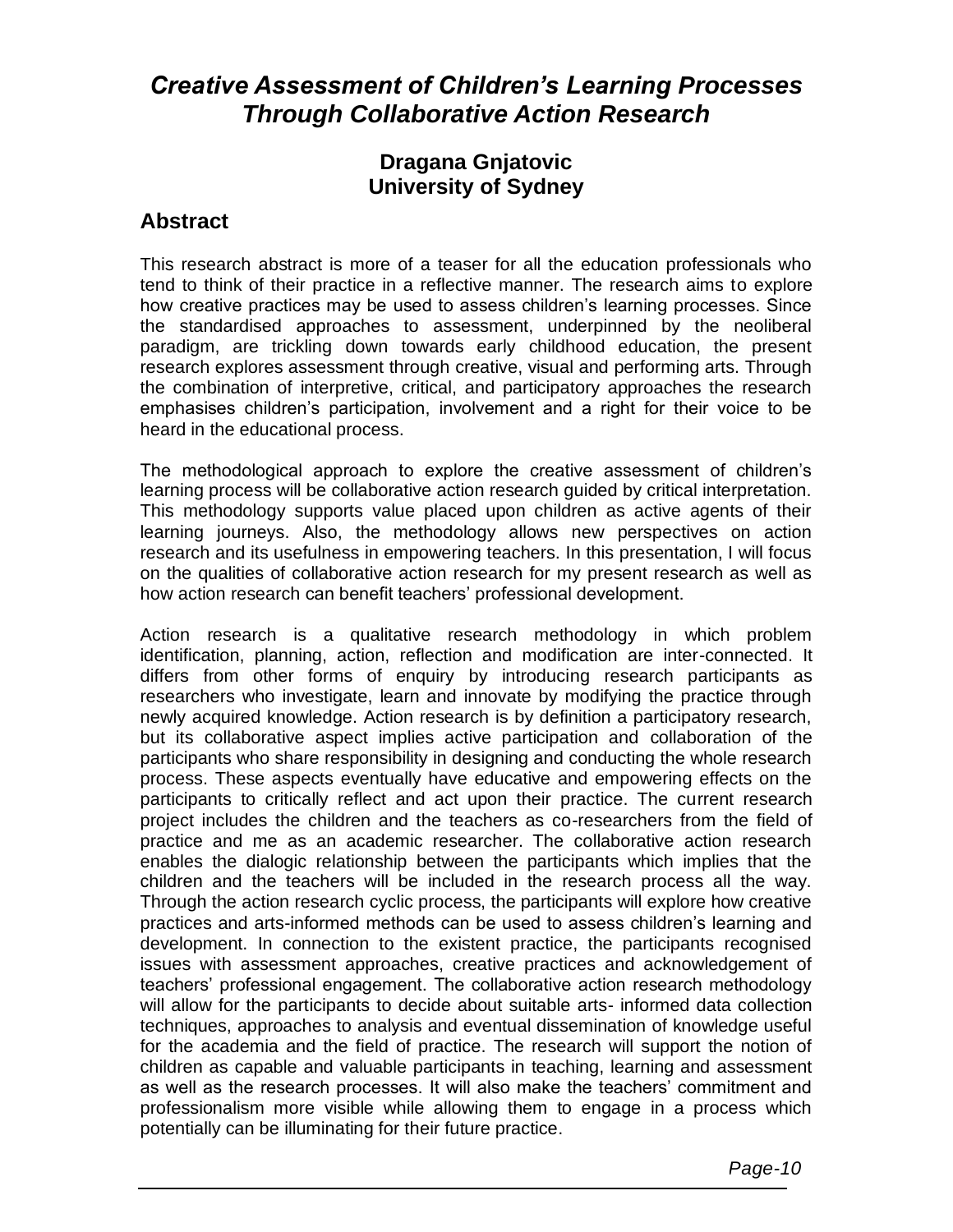## *In what ways can family engagement and digital platforms support literacy development in adolescent boys? A case study*

#### **Melissa Carson Champagnat Catholic College Pagewood**

#### **Abstract**

Champagnat Catholic College is an all-boys Catholic comprehensive high school opened in 1961. The College currently accommodates approximately 670 students. Traditionally, the cohorts consist of students from the local area, some from Catholic primary schools, and some from NSW Department of Education primary schools. NAPLAN results in the literacy domains reflect an average of 20% of students at or below minimum standards.

The College is proud of the growth data available in NAPLAN which would usually see considerable growth in literacy levels between Year 7 and 9, however, longitudinal HSC data would identify that literacy-based subjects and extended response style questions in all subject areas are impacted by a general weakness in literacy apparent from incoming Year 7 data. This study tracks the intervention of a targeted literacy strategy focusing on writing in Stage 4 students which focuses on the Year 7 cohort of 2019, 130 students, 30% of which were below National Minimum Standards in reading and writing. By using a multimodal, blended learning approach to explicit instruction of writing and reading without the extrinsic pressure of formal assessment, researchers sought to increase engagement in literacy amongst the cohort as well as identify growth in the reading and writing data moving to meet national minimum standards.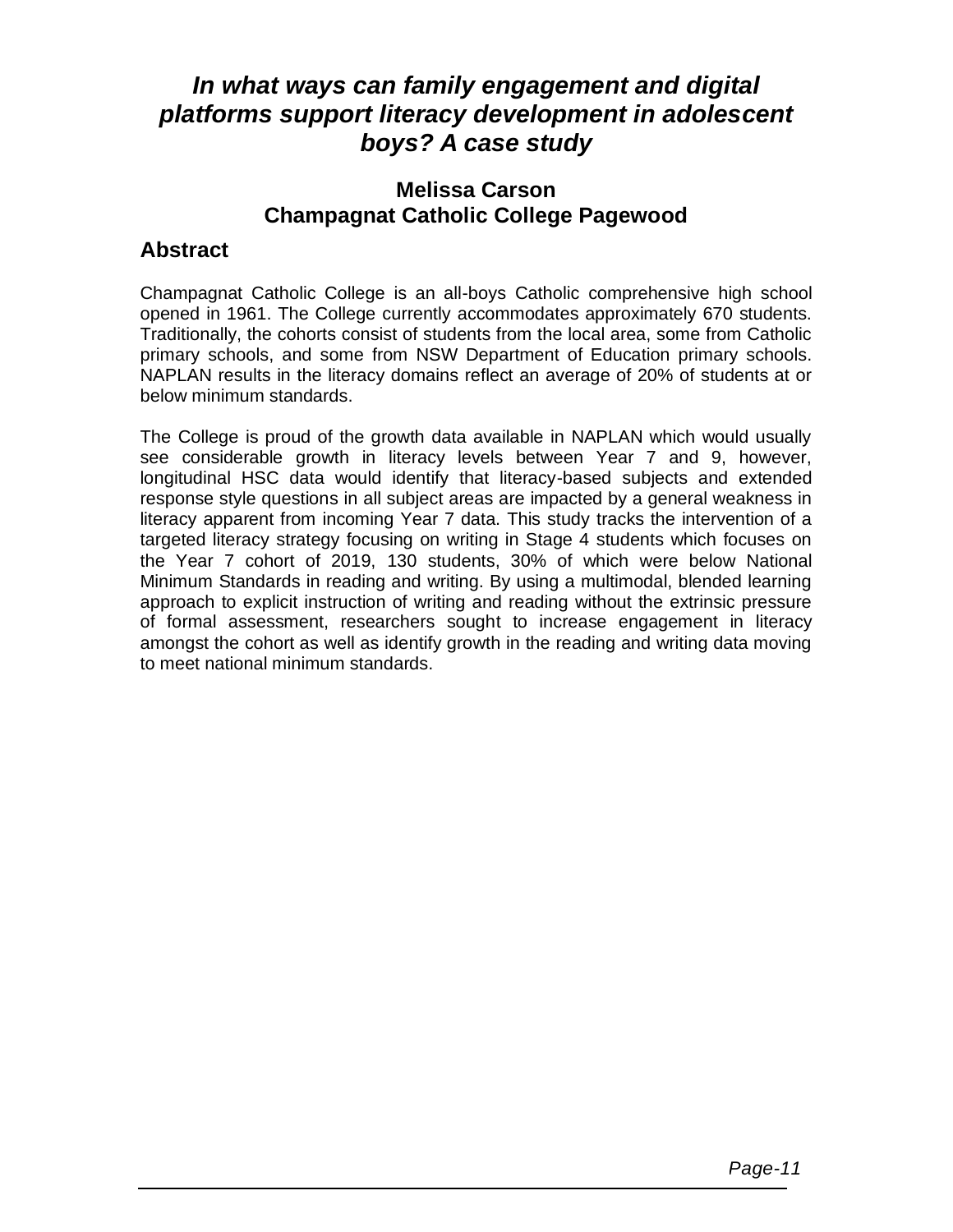## *My Road Self-Differentiation Program for Year 5 and 6 Students*

#### **Justin Brayley and Amy Kirk Newington College**

#### **Abstract**

In 2019, staff at Newington College conducted an action research project on 11 Year 5 and 6 gifted achieving and underachieving students. Using a self-differentiation tool based on the foundations of the Maker Model, titled My Road, students were able to negotiate with the teacher to change content, process, product and learning environment of tasks for a period of 6 months. Results found that student attitudes to school (based on the School Attitudes Assessment Survey – Revised) increased in both achieving and underachieving groups. This was highlighted with improvements in academic self- perception, attitudes to school, attitudes to teachers, goal valuation and motivation / self-regulation. In addition, students demonstrated moderate gains in learning outcomes (based on report grades) and increased engagement (based on qualitative surveys conducted throughout the study). This study showed that using self-differentiation tools, such as My Road, may be an effective way to cater for gifted underachieving and high achieving students. The success of this study suggested the My Road program demonstrated the potential to be an effective tool for increasing engagement and attitudes toward learning for students of all academic abilities.

In a separate analysis of a perfectionist, selective consumer, high achiever and twice exceptional student, the intervention proved generally positive in improving attitude towards learning for the four key individual participants, especially the selective consumer. Key features that students identified as part of the program's success included the centrality of choice, autonomy, flexibility, and opportunities to work in areas of interest and strength. The student-driven and open nature of the My Road program allowed participants to tailor it to their specific learning needs. This study demonstrated that the use of the My Road self-differentiation program has the potential to be a valuable tool in helping challenge a variety of specific gifted and high ability students.

In 2020, the study expanded to explore the effect of offering self-differentiation options to the entirety of Year 5 and 6, irrespective of their academic ability or potential. The My Road program began in distance (online) learning and continued in face to face (classroom) learning throughout Term 2 in a variety of subject areas. The My Road program was altered so that students were offered 4 choices to change their learning for selected learning tasks. They were able to change what they learnt (content), how they learnt (process), how they showed it (product) or their learning environment for a specific learning intention and success criteria given for the lesson. Throughout the distance learning component, a survey revealed that over 80% of the students used the program and felt more empowered in their learning. Over three quarters of the students wanted the program to continue in their return to face to face learning. The study continues to examine the effect of the My Road program in the classroom throughout 2020. Due to the positive impact of the program thus far, it is expected that this program will be embedded more widely across the school throughout 2020 and 2021.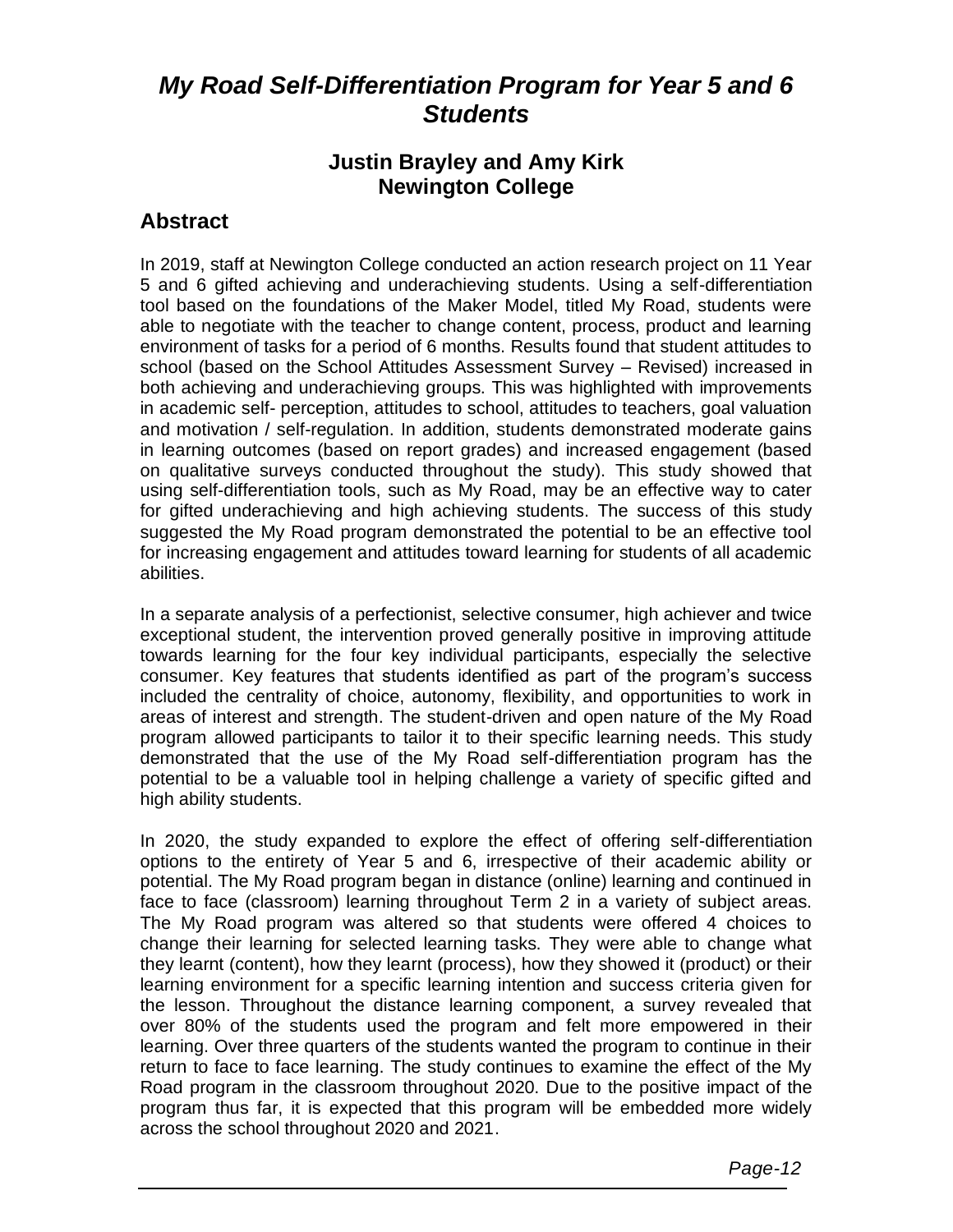## *Teaching girls to be leaders in technology*

#### **Helen Kardiasmenos PLC Sydney**

#### **Abstract**

Helen is undertaking excellent research on how to teach girls to use technology (identifying purposes, skills in coding, skills in technical languages, creating technology to fulfil purposes), whilst she exercises her capacity as a superb teacher. Helen's research project aims to examine pedagogical approaches for teaching coding concepts such as variables, conditionals, branching, and iterations for students and teachers in stage 2.

The projects explore how students understand and apply coding concepts when moving from unplugged (non-technological) computer science and coding activities to plugged computer science and coding activities. Students demonstrate their understanding of these concepts by designing and coding their own Digital Games as a learning resource for students at the school.

The project is building transferable STEM and coding skills in students in preparation for a changing world where digital fluency and coding will be essential skills. In her role Helen also team-teaches and through this research project, she has had a substantial impact in upskilling teachers in their understanding of coding and computer science concepts and modeling effective technological integration and the teaching of digital technologies in the K-6 classroom using plugged and unplugged pedagogies.

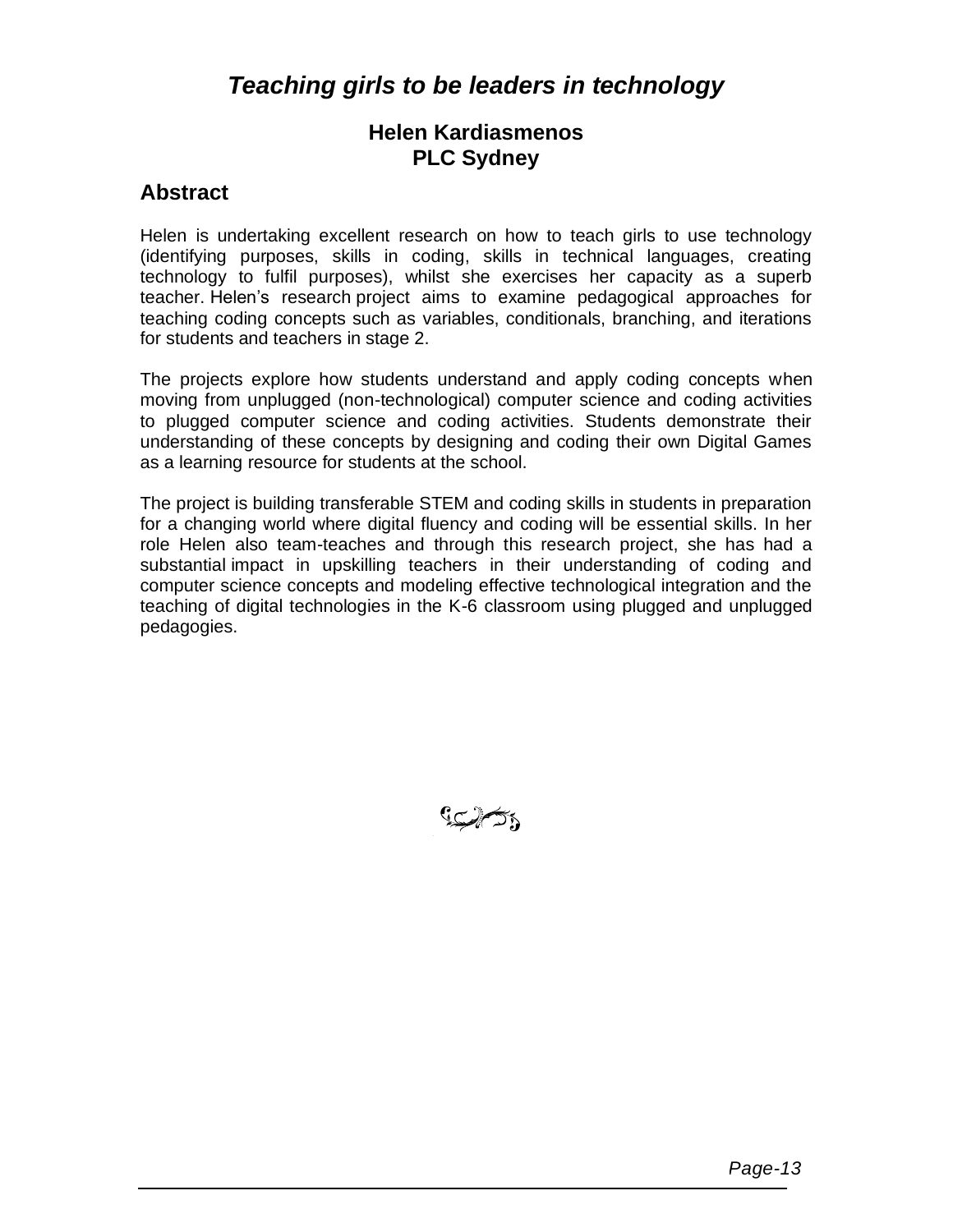## **JUDGES' CRITERIA FOR GUILD RESEARCH PRESENTATIONS**

All nominees will present a **max 15-minute presentation** *(not including questions)*. The judges score and rank the candidates according to: (1) Content and Scientific Quality, (2) Clarity and (3) Presentation Skills. The judges combine their results to determine the winner. *Decisions by the panel are final*.

1. Content and scientific quality are important criteria. The presentation must be interesting, and the material should be seen to be significant within the field of research. Context is important for establishing what the state of current research in the field is and how the described research contributes to and extends current knowledge. The candidate must balance the competing demands of providing a clear explanation to the non-specialist and illustrating the techniques and methods to allow a meaningful assessment of the presenter's own understanding and contributions to the research. The context can be further clarified during the question-and-answer session

**1 = Strongly Disagree** 

**3 = Neither Disagree nor Agree 5 = Strongly Agree**

| A. Content and Scientific Quality Matrix |  |  |   |  | Total |  |  |
|------------------------------------------|--|--|---|--|-------|--|--|
| (i) Interesting                          |  |  |   |  | h     |  |  |
| (ii) Significant                         |  |  |   |  | h     |  |  |
| (iii) Addresses Research Gap/Need        |  |  | ર |  | h     |  |  |
| (iv) Contributes and Extends Knowledge   |  |  |   |  | h     |  |  |

2. Clarity is a skill which is required to communicate a subject requiring years of study into a multimedia presentation. The judges are looking for the presenter's ability to communicate the essence of the research without becoming excessively encumbered with detail. A proper introduction, good exposition and meaningful conclusions are important factors in providing a clear presentation.

| <b>B. Clarity Matrix</b>               |  |  | Total | 120 <sup>°</sup> |                      |  |
|----------------------------------------|--|--|-------|------------------|----------------------|--|
| (v) Communicates Essence               |  |  | -3    |                  |                      |  |
| (vi) Good Introduction                 |  |  | -3    |                  | $\sim$               |  |
| (vii) Good Exposition and Explanations |  |  | ړ.    |                  |                      |  |
| (viii) Meaningful Conclusion           |  |  |       |                  | $\ddot{\phantom{1}}$ |  |

3. Presentation skills include the best use of audio-visual aids, speaking ability, eye contact, efficient use of time, projecting a professional and confident attitude, preparedness and response to questions.

| <b>C. Presentation Skills Matrix</b> |  |               |    | Total    |                | 120 <sup>°</sup> |
|--------------------------------------|--|---------------|----|----------|----------------|------------------|
| (ix) Preparation and Use of Time     |  | $\mathcal{P}$ | -3 | $\Delta$ | $\overline{a}$ |                  |
| (x) Use of Audio-Visual              |  |               | -3 |          | $\mathcal{D}$  |                  |
| (xi) Professional and Confident      |  |               | ્વ |          | <sub>n</sub>   |                  |
| (xii) Response to Questions          |  |               | -3 |          |                |                  |

**These factors and others contribute to the overall impression of the candidate's performance. A good talk is more than the sum of good performance in each component. The best talk is well-presented, well-practised, clear, conveys significance and impact, and is stimulating and memorable.**